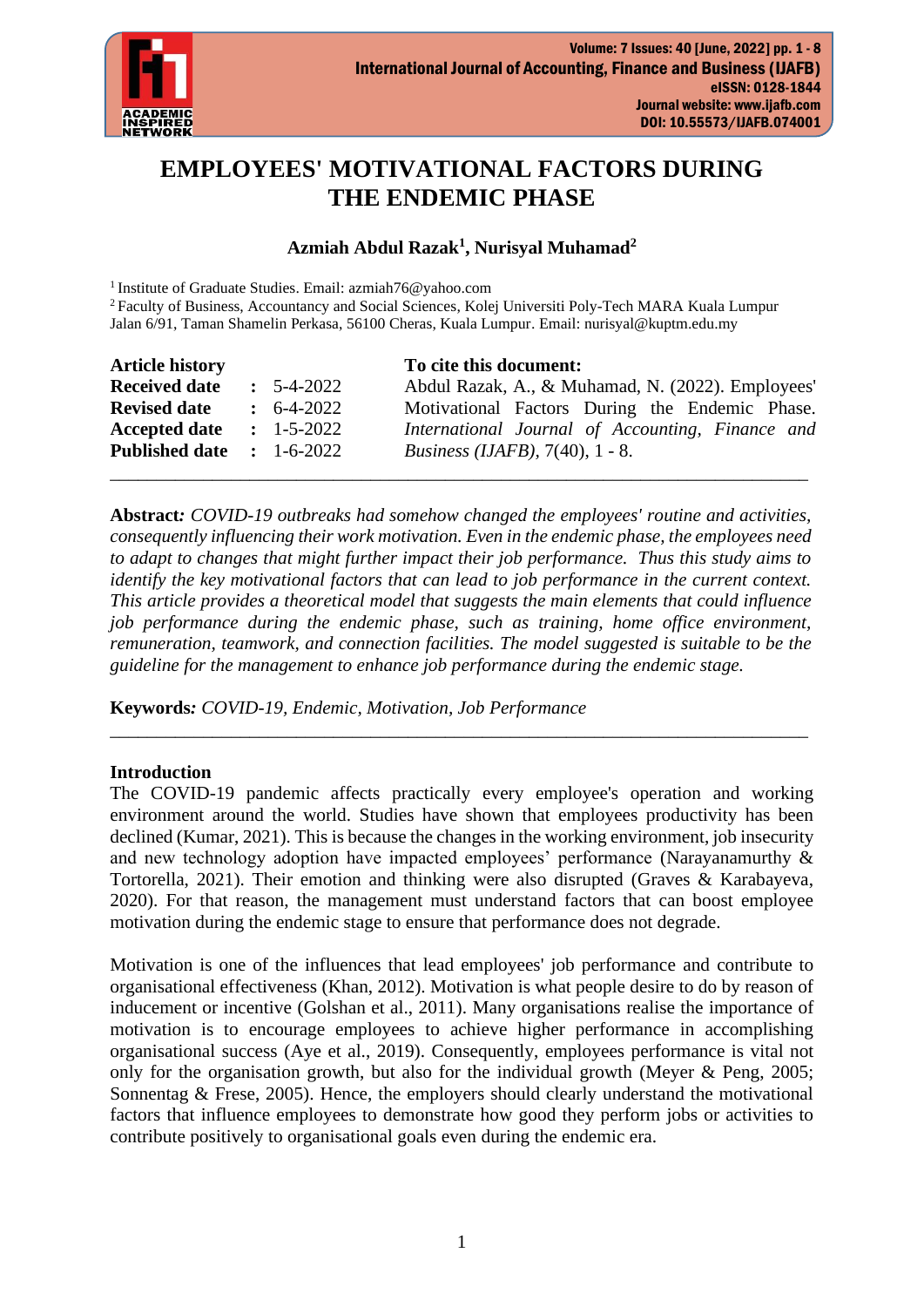

# **Literature Review**

# **Motivation Defined**

Motivation is one of the influences that lead to job performance. Motivation is what people desire to do by reason of inducement or incentive (Golshan et al., 2011). The word motivation derived from the word 'motive' which can be described as individual desires, needs, wants, or drives to achieve a targeted goal or fulfil performance level. According to Aarabi et al. (2013) motivation can be defined as the direction and persistence of action of an individual. Motivation is clearly valuable if a person performs a mixture of required skills, knowledge, and ability to perform the jobs (Ghaffari et al., 2017). Other factors such as adequacy of resources, information and support needs in organisation are also elements of performance effectiveness (Oyewole et al., 2019; Parveen et al., 2012). Therefore, if an organisation requires employees to perform according to the management mandate, they should consider motivational factors that will encourage the employees to perform in the desire manner.

According to Aarabi et al. (2013) and Kasule (2015), employees lack motivation when employers fail to provide their needs, which has affected their performance. One of the reasons is the employers' lack of work flexibility in compromising the new norm of working from home and working in an office (Davidescu et al., 2020). Other reasons for employee demotivation are slow career progression, feeling undervalued or appreciated, lack of development opportunities, poor leadership, workplace conflict, and unrealistic workload (Kalleberg et al., 2009). Therefore, employees perceive dissatisfaction, stress, unhappy, burnout and absenteeism (Davidescu et al., 2020; Jamal, 1984). Hence, employers need to motivate the employees when they have little feeling to work. They should provide what the employees' needs to ensure they deliver higher job performance for organisational goals.

The past literatures suggest lack of motivation or demotivation will affect employees' job performance. Jarour (2014) classify employees' demotivation are caused by financial limitations, unhealthy work atmosphere and external environment factors. According to Alwaki (2018) remuneration has directly changed employees' attitude and influence their job performance. They should be compensated fairly and offer expected rewards in monetary or other forms resulting to their performance (Arnolds & Boshoff, 2000). Therefore, the employers should stop demotivating the employees and begin to create enthusiastic workforce to enhance their job performance.

Common workplace issues such as gender discrimination, bullying and work-life conflict may impact job performance and lead to job stress (Foy et al., 2019; Green et al., 2009; Irigaray & Vergara, 2011; Robert, 2018). Besides, the organisation's noise exposure and sound effect will cause health problems and influence job performance (Siskova & Juricka, 2014). Therefore, failure to resolve these issues will create unhealthy work environment and unfavorable job performance amongst employees in organisation.

#### **Job Performance**

Performance can be defined as a function of outcome at workplace (Yilmaz, 2015). Performance is the work outcome to be accomplished by a person or group of people as directed by the management in accordance with ethical manner to achieve objectives of the organisation (Ismail, 2020). Performance can assess whether a person performs job well and contribute to business success (Al-Omari & Okasheh, 2017). According to Frimpong & Fan (2004) performance is when managers determine employees' activities and outputs are congruent with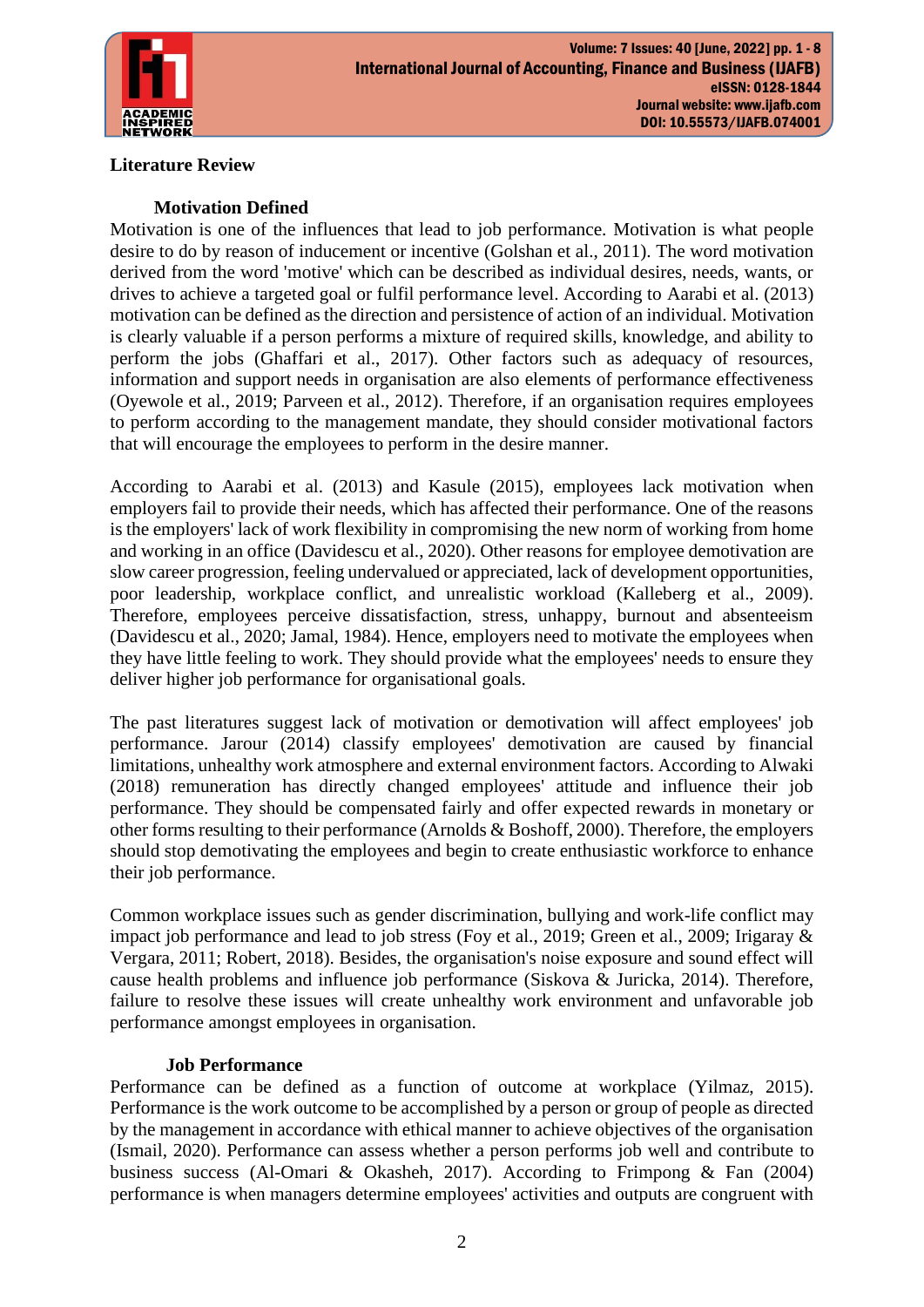

the organisation's goals. According to Lim et al. (2012) performance varies among individual working adults. They are desired to fulfil their dreams, social needs, and recognition status from the organisations they worked. Employees will achieve happiness when they accomplish tasks and demonstrate outstanding performance. However, employees will disappoint when they failed to complete jobs within the required time, affecting their performance. Therefore, organisation should encourage employees to develop higher performance by increasing better quality services and delivering jobs at optimum level.

## **Motivational Factors and Job Performance**

Past literature suggest on several motivational factors which influence employees job performance such as remuneration, skills, leadership, empowerment, training, teamwork, communication, and others (Ahmad & Manzoor, 2017; Akintola et al., 2015; Alwaki, 2018; Seetha, 2014; Siawash et al., 2013; Tsai et al., 2010). It is observed that various researchers examined different motivational factors to measure job performance. Aarabi et al. (2013) studied on the relationship between motivational factors and job performance of employees in Malaysian service industry. Whilst Narag (2018) studied on motivational factors and job performance of employees in Cagayan State University, Lal-lo Campus Philippine. Both postulate there is significant relationship between the two variables. According to Ismail (2020) employees performance are influenced by motivational factors which develop from their behavior in performing and managing jobs. Hence, motivational factors can give impact to employees' job performance.

## **Theories of Motivation by Maslow and Herzberg**

The following are motivation theories in the past and current studies which are Maslow's Hierarchy of Needs and Herzberg Two-Factor Theory. The Maslow's Hierarchy of Needs in 1943 from his paper *A Theory of Human Motivation* described about hierarchy of needs consists of five basic levels which are physiological, safety needs, love and belonging, esteem, and selfactualisation, which should be satisfied accordingly. The Herzberg Two-Factor theory in 1959 described about the motivators and hygiene factors which influence job satisfaction at workplace. Motivators factors include recognition, achievement, possibility of growth, advancement, responsibility, and the work itself. In contrast, hygiene factors include salary, interpersonal relations at work, supervision, company policies and administration, working conditions, factors in personal life, status, and job security The presence of motivators brings job satisfaction, and the lack of hygiene factors results in job dissatisfaction. Moreover, the presence of hygiene factors does not result necessarily in increase of job satisfaction, but only reduce or eliminate job dissatisfaction of the employees. For this study we will examine the correlation between motivation and job performance according to hygiene factors based on substantial past studies employing Herzberg Two-Factor Theory.

#### **Key Debates and Controversies**

# **Training and Job Performance**

Training is defined as a process to improve existing skills, knowledge, exposure, and abilities in individuals. Employees training in an organisation provides learning opportunities which is significant to improve job performance (EL Hajjar & Alkhanaizi, 2018). Effective training will enhance required knowledge, skills, create positive behaviour, improve quality of work, reduce lateness and absenteeism which contribute to employee growth and job performance (Siawash et al., 2013). Conversely, the ineffectiveness of training will reduce organisation's productivity because the organisations fail to provide employees with appropriate training needs (Anthony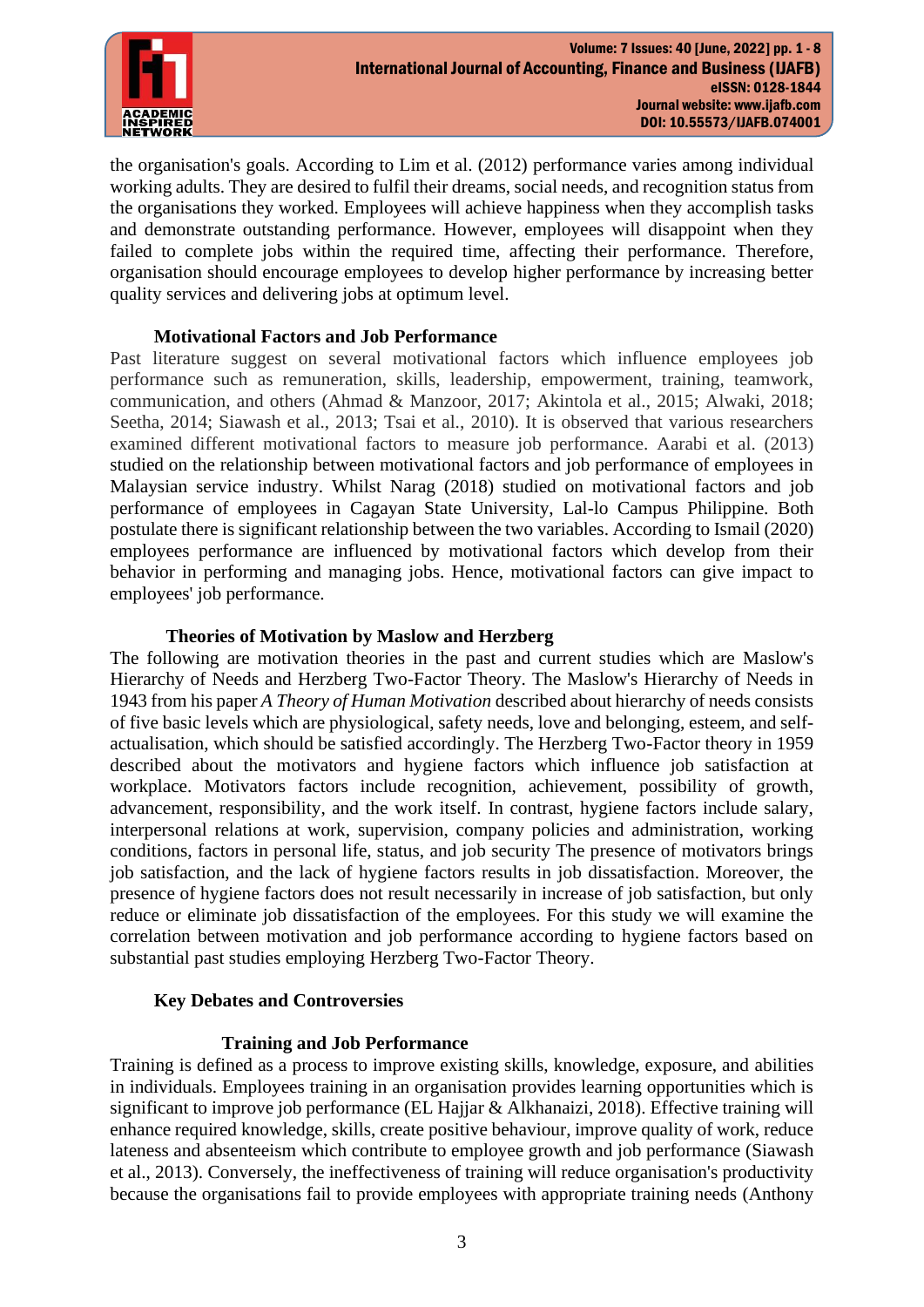

& Weide, 2015). According to Aarabi et al. (2013) training is a significant predictor which contributed 40.4% of job performance among employees in Malaysian service industry. Consequently, Dang Kum et al. (2014) findings revealed that working conditions and lack of resources has affected the training of employees in ESCON Consulting in South Africa. Therefore, organisation will not be able to produce a suitable employee with the right skill, attitude, and capability without appropriate training program. It is important that organisation provide appropriate training for employees to ensure they demonstrate positive attitude in delivering work tasks.

## **Work Environment and Job Performance**

Work environment can be described as anything that exists around employees that can impact their job performance. Kasule (2015) explains work environment can be perceived into technical environment, human environment, and organisational environment. According to Asmui et al. (2012) a good and friendly work environment will influence employees to perform jobs in a secure, healthy and comfort zone whilst an unpleasant work environment will expose employees into toxic and unhealthy surroundings. Most of employees will change their jobs when they are stressful or dissatisfy with work environment, yet employees will give high commitment to perform tasks and duties effectively if they are happy with the work environment (Foy et al., 2019). Similarly, a harmonious relationship and respect among multicultural staff will create a decent work environment and improve job performance (Tsai et al., 2010; Yousef, 1998). Parveen et al. (2012) studied relationship between work environment and job performance of employees at Sargodha University and found there is positive correlation in terms of employees' relationship with their superior and communication, but workload had given negative impact to their social life. Al-Omari & Okasheh (2017) findings revealed that the constraints factors such as air factor, temperature, sound and noise effect, ventilation and light and workspace have negative impact on job performance of employees in engineering company in Jordan. Hence, organisations should take initiative to improve work environment.

#### **Remuneration and Job Performance**

Remuneration is defined as performance benefits or reward received by employees resulted from their work achievements or work done in the organisations. Remuneration includes gifts, awards, rewards, or promotions, should be offered proportionally according to employees performance (Ismail, 2020). There seems to be evidence to confirm the positive relationship between financial factors and job performance in organisations. According to Arnolds & Boshoff (2000) monetary rewards have been a strong motivator for top management, middle management and frontliners employees. Muogbo (2013) posits relationship between extrinsic motivation (salaries, benefits, promotion, bonuses, and contract service) and job performance existed. However, no relationship existed between intrinsic motivation (achievement, appreciation, recognition, and considerate manner) and job performance in selected manufacturing firms in Anambra State. Findings by Alwaki (2018) posits that remuneration influences employees attitude that influences employee performance. Therefore, organisations should emphasise the most satisfactory remuneration schemes for employees so that they demonstrate positive attitudes towards their jobs to increase higher performance.

#### **Equipment and Facilities and Job Performance**

Parveen et al. (2012) studied basic office equipment for employees in Sargodha University, including office furniture and air-conditioning systems. He found infrastructure at the workplace had no significant impact on employees performance. According to Jihan Pratiwi et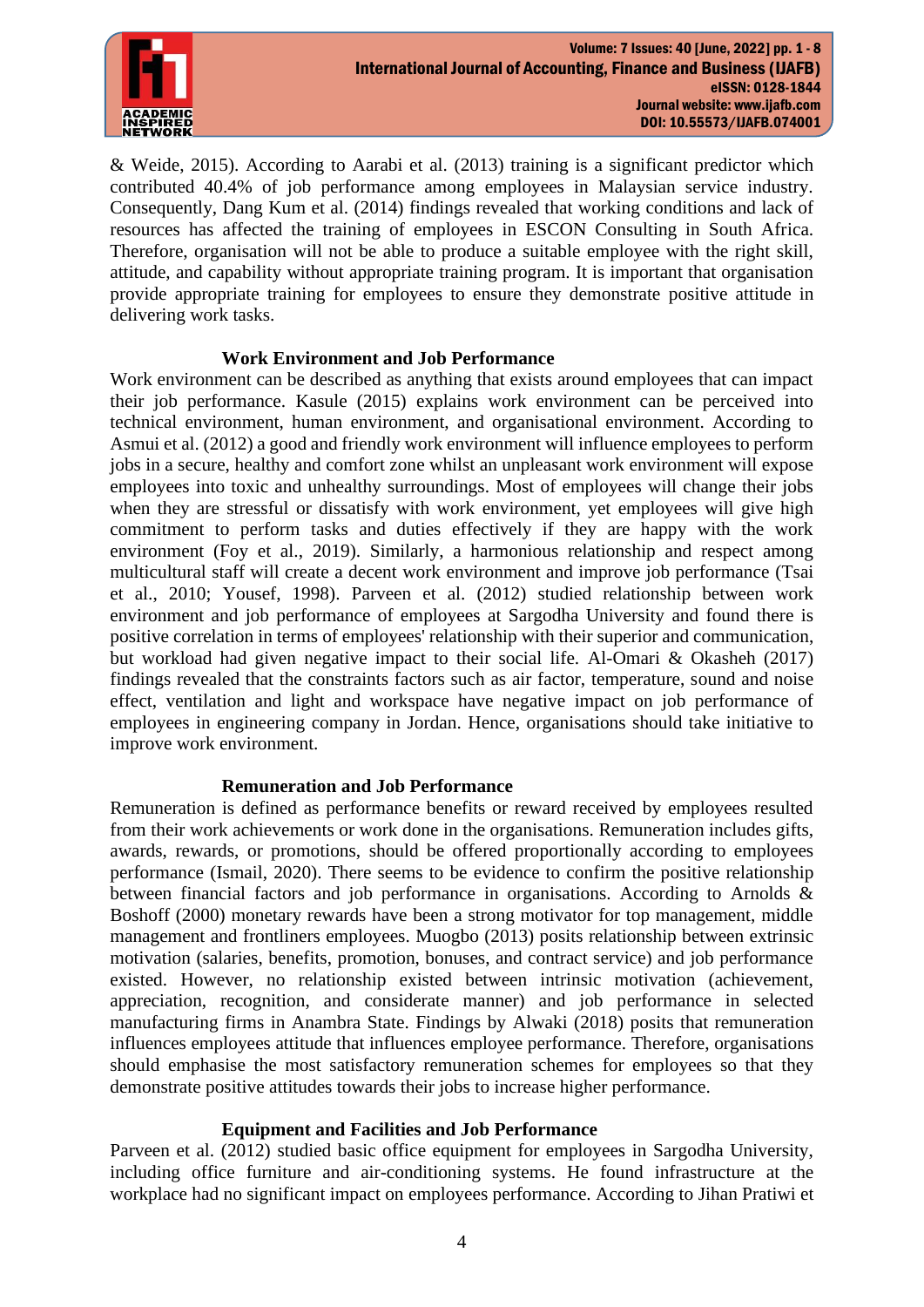

al. (2018) the work facilities significantly influence employee performance in the Regional Financial Management Agency Secretariat of South Sulawesi Province. The work facilities provided machinery and equipment, office infrastructures such as roads, fences, bridges, work equipment such as office furniture and electronic equipment, land and building. According to Kasule (2015) there is a negative impact between equipment and facilities and job performance for academic staff at Uganda University. There is a problem of insufficient office equipment coupled with low academic staff performance in the university in low-income countries like Uganda. Based on the above studies, every organisation should provide good quality and essential office equipment and facilities to enhance employees' enthusiasm, facilitate a smooth work process, and increase work quality and job performance. Doing this will positively impact employees productivity, minimise work stress, and improve work processes in an organisation.

# **Teamwork and Job Performance**

Teamwork is essential for a team to share commitment and work effectively to achieve job performance. When the skills and strengths of the team members are united, they can achieve organisation goals successfully. According to McShane & Glinow (2010) employees must have more than technical skills to work effectively in a team. Septiani & Gilang (2017) posits that teamwork had significant influence of 23.5% on the performance of employees in state-owned enterprise in Bandung, Indonesia. Ahmad & Manzoor (2017) posits the teamwork had significant positive effect of 27.8% on employee performance. It demonstrates the employees already realised the value of teamwork instilled by the company in carrying their jobs. Conversely, Kalleberg et al. (2009) found teamwork increase job stress of Norwegian workers. He added there is a negative consequence for workers participated in teams and the stressfulness was greater for self-directed teams than for supervised teams. Therefore, teamwork has never been easy and has become more complex and challenging in recent years. Teamwork can be achieved when individual strengths and skills are combined with common objectives to deliver meaningful results.

# **Theoretical Framework and Hypothesis**

Based on the literature review, a theoretical framework has been developed to signify the relationship between motivational factors and job performance. This study's factors influencing job performance consist of training, work environment, remuneration, equipment, facilities, and teamwork. The dependent variable in this study is job performance. The theoretical framework for this study is presented in below table.

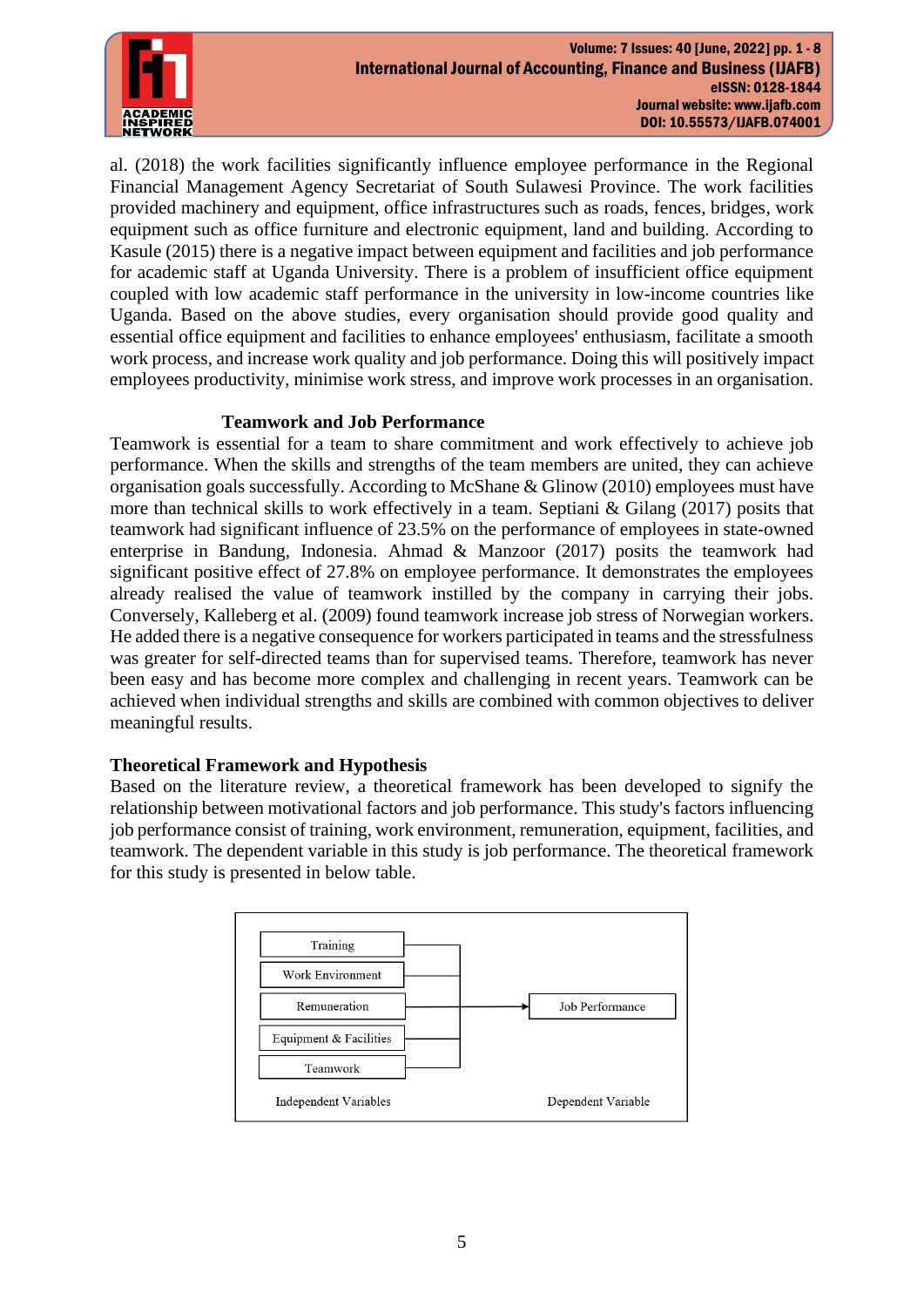

# **References**

- Aarabi, M. S., Subramaniam, I. D., & Akeel, A. B. A. A. B. (2013). Relationship between motivational factors and job performance of employees in Malaysian service industry. *Asian Social Science*, *9*(9), 301–310. https://doi.org/10.5539/ass.v9n9p301
- Ahmad, I., & Manzoor, S. R. (2017). Effect of Teamwork, Employee Empowerment and Training on Employee Performance. *International Journal of Academic Research in Business and Social Sciences*, *7*(11). https://doi.org/10.6007/ijarbss/v7-i11/3472
- Akintola, O., Catherine, S., & Adeyanju, O. (2015). Information and Communication Technology Facilities' Utilisation and Job Performance of Secretaries in Public and Private Universities in Ogun State Human Capital Development View project Information and Communication Technology Facilities' Utilization an. *International Journal of Managerial Studies and Research (IJMSR)*, *3*(3), 44–52.
- Al-Omari, K., & Okasheh, H. (2017). The influence of work environment on job performance: A case study of engineering company in Jordan. *International Journal of Applied Engineering Research*, *12*(24), 15544–15550.
- Alwaki, M. N. (2018). An Evaluation of the Impact of Remuneration on Employee Attitude and Performance in Organisations. *International Journal of Academic Research in Business and Social Sciences*, *8*(7). https://doi.org/10.6007/ijarbss/v8-i7/4383
- Anthony, P. J., & Weide, J. (2015). Motivation and Career-Development Training Programs: Use of Regulatory Focus to Determine Program Effectiveness. *Higher Learning Research Communications*, *5*(2), 24. https://doi.org/10.18870/hlrc.v5i2.214
- Arnolds, C. A., & Boshoff, C. (2000). Does higher remuneration equal higher job performance?: an empirical assessment of the need-progression proposition in selected need theories. In *J.Bus.Manage* (Vol. 3, Issue 2).
- Asmui, M., Hussin, A., & Paino, H. (2012). The Importance of Work Environment Facilities. *International Journal of Learning and Development*, *2*(1). https://doi.org/10.5296/ijld.v2i1.1325
- Aye, T., Ameen, A., & Nusari, M. (2019). Factors influencing job performance of employees from international non-profit organisations in Myanmar. *International Journal on Recent Trends in Business and Tourism*, *3*(2), 56–68.
- Dang Kum, F., Cowden, R., & Mahomed Karodia, A. (2014). *The Impact of Training and Development on Employee Performance:A Case Study of ESCON Consulting*.
- Davidescu, A. A. M., Apostu, S. A., Paul, A., & Casuneanu, I. (2020). Work flexibility, job satisfaction, and job performance among romanian employees-Implications for sustainable human resource management. *Sustainability (Switzerland)*, *12*(15). https://doi.org/10.3390/su12156086
- EL Hajjar, S. T., & Alkhanaizi, M. S. (2018). Exploring the Factors That Affect Employee Training Effectiveness: A Case Study in Bahrain. *SAGE Open*, *8*(2). https://doi.org/10.1177/2158244018783033
- Foy, T., Dwyer, R. J., Nafarrete, R., Hammoud, M. S. S., & Rockett, P. (2019). Managing job performance, social support and work-life conflict to reduce workplace stress. *International Journal of Productivity and Performance Management*, *68*(6), 1018–1041. https://doi.org/10.1108/IJPPM-03-2017-0061
- Frimpong, S. K., & Fan, L. (2004). Comparative Study on the Relationship Between Employee Motivation and Team Performance of the Banks in Ghana and China. *Proceedings of the 7th International Conference on Innovation & Management*, 1216–1219.
- Ghaffari, S., Burgoyne, J., & Nazri, M. (2017). The Influence of Motivation on Job Performance: A Case Study at Universiti Teknologi Malaysia. In *Article in Australian Journal of Basic and Applied Sciences*.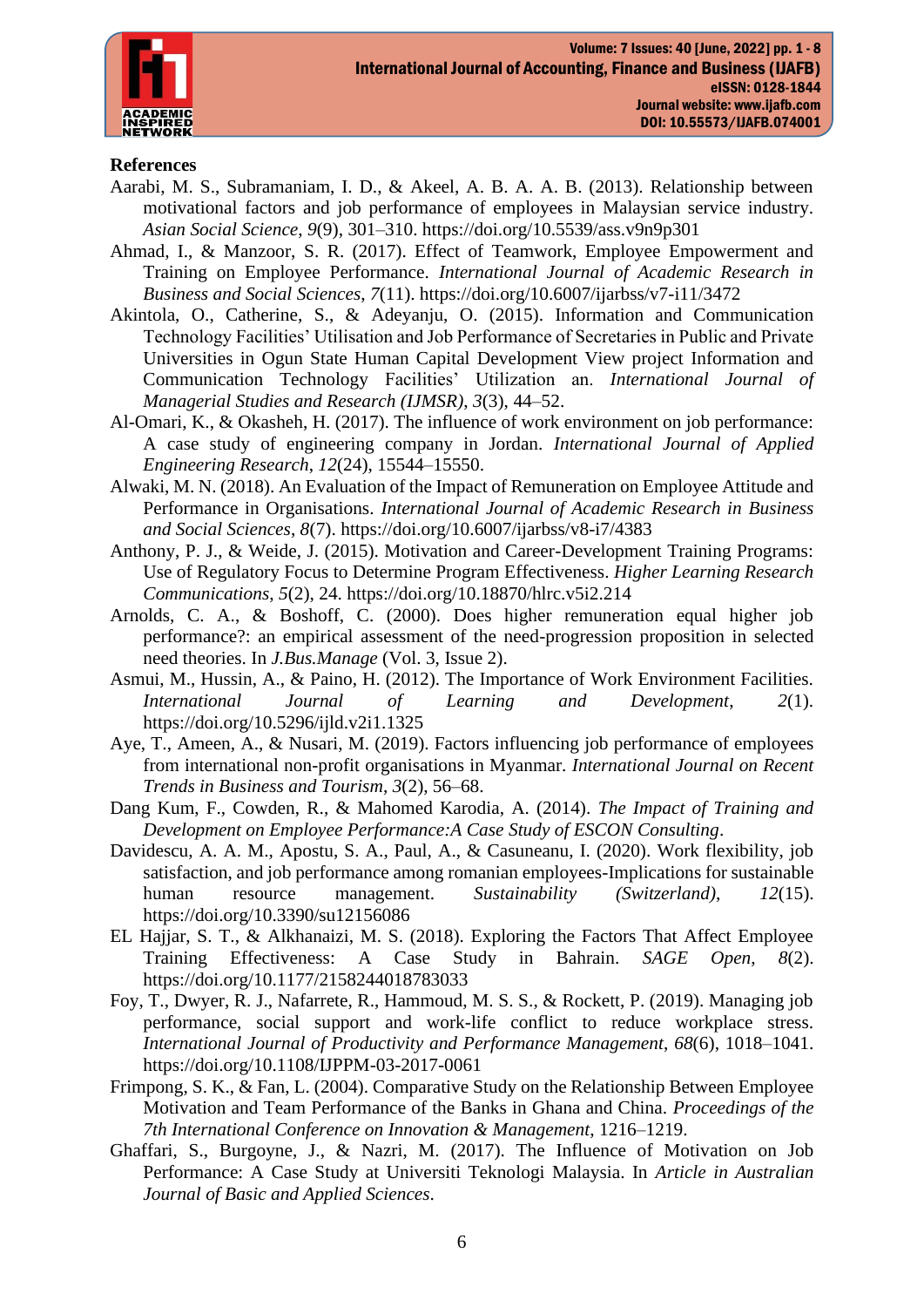

- Golshan, N. M., Kaswuri, A. H., Aghashahi, B., Amin, M., & Wan Ismail, W. K. (2011). Effects of Motivational Factors on Job Satisfaction: An Empirical Study on Malaysian Gen-Y Administrative and Diplomatic Officers. In S. IACSIT Press (Ed.), *World Applied Sciences Journal* (Vol. 19, p. 7). 3rd International Conference on Advanced Management Science IPEDR.
- Graves, L. M., & Karabayeva, A. (2020). Managing Virtual Workers Strategies for Success. *IEEE Engineering Management Review*, *48*(2), 166–172. https://doi.org/10.1109/EMR.2020.2990386
- Green, C., Jegadeesh, N., & Tang, Y. (2009). Gender and job performance: Evidence from wall street. *Financial Analysts Journal*, *65*(6), 65–78. https://doi.org/10.2469/faj.v65.n6.1
- Irigaray, H. A. R., & Vergara, S. C. (2011). Women in the Work Place: Broadening the Discussion on Gender. *Tamara Journal for Critical Organization Inquiry*, *9*(1/2), 69–81.
- Ismail, I. (2020). Remuneration and Performance. *SHS Web of Conferences*, *86*, 01034. https://doi.org/10.1051/shsconf/20208601034
- Jamal, M. (1984). Job stress and job performance controversy: An empirical assessment. *Organisational Behavior and Human Performance*, *33*(1), 1–21. https://doi.org/10.1016/0030-5073(84)90009-6
- Jarour, S. F. A.-. (2014). *Person Demotivation in Organizational Life*. *5*(1), 215–219.
- Jihan Pratiwi, N., Niswaty, R., & Salam, R. (2018). *The Influence of Work Facilities on Employee Performance at the Regional Financial Management Agency Secretariat Section of South Sulawesi Province*.
- Kalleberg, A. L., Nesheim, T., & Olsen, K. M. (2009). Is participation good or bad for workers?: Effects of autonomy, consultation and teamwork on stress among workers in norway. *Acta Sociologica*, *52*(2), 99–116. https://doi.org/10.1177/0001699309103999
- Kasule, G. (2015). Impact of Work Environment on Academic Staff Job Performance: Case of a Uganda University. *International Journal of Advances in Management and Economics*, *4*(July-Aug), 95–103.
- Khan, M. I. (2012). The Impact of Training and Motivation on Performance of Employees. *Business Review*, *7*, 84–95. https://doi.org/July-December 2012
- Kumar, P. (2021). V-5 Model of Employee Engagement During COVID-19 and Post Lockdown. *Vision*, *25*(3), 271–274. https://doi.org/10.1177/0972262920980878
- Lim, K. B., Yeo, S. F., Cheah, C. S., & Stanley. (2012). International Conference on Management , Economics and Finance ( Icmef 2012 ) Proceeding FACTORS AFFECTING INDIVIDUAL JOB PERFORMANCE. *FACTORS AFFECTING INDIVIDUAL JOB PERFORMANCE*, *October*, 784–796.
- McShane, S. L., & Glinow, M.A.V. (2010). *Organisational Behavior -Emerging knowledge and practice for the real world* (Fifth Edit). McGraw-Hill/Irwin. https://doi.org/2010
- Meyer, K. E., & Peng, M. W. (2005). Probing theoretically into Central and Eastern Europe: Transactions, resources, and institutions. *Journal of International Business Studies*, *36*(6), 600–621. https://doi.org/10.1057/palgrave.jibs.8400167
- Muogbo, U. S. (2013). The Influence of Motivation on Employees' Performance: A Study of Some Selected Firms in Anambra State. *AFRREV IJAH An International Journal of Arts and Humanities*, *2*(3), 134–151.
- Narag, A. M. (2018). Motivational Factors Affecting The Job Performance of Employees of Cagayan State University Lallo Campus. *International Journal of Advanced Research*, *7*(3), 153–176. https://doi.org/March 2018
- Narayanamurthy, G., & Tortorella, G. (2021). Impact of COVID-19 outbreak on employee performance – Moderating role of industry 4.0 base technologies. *International Journal of Production Economics*, *234*(October 2020), 108075.